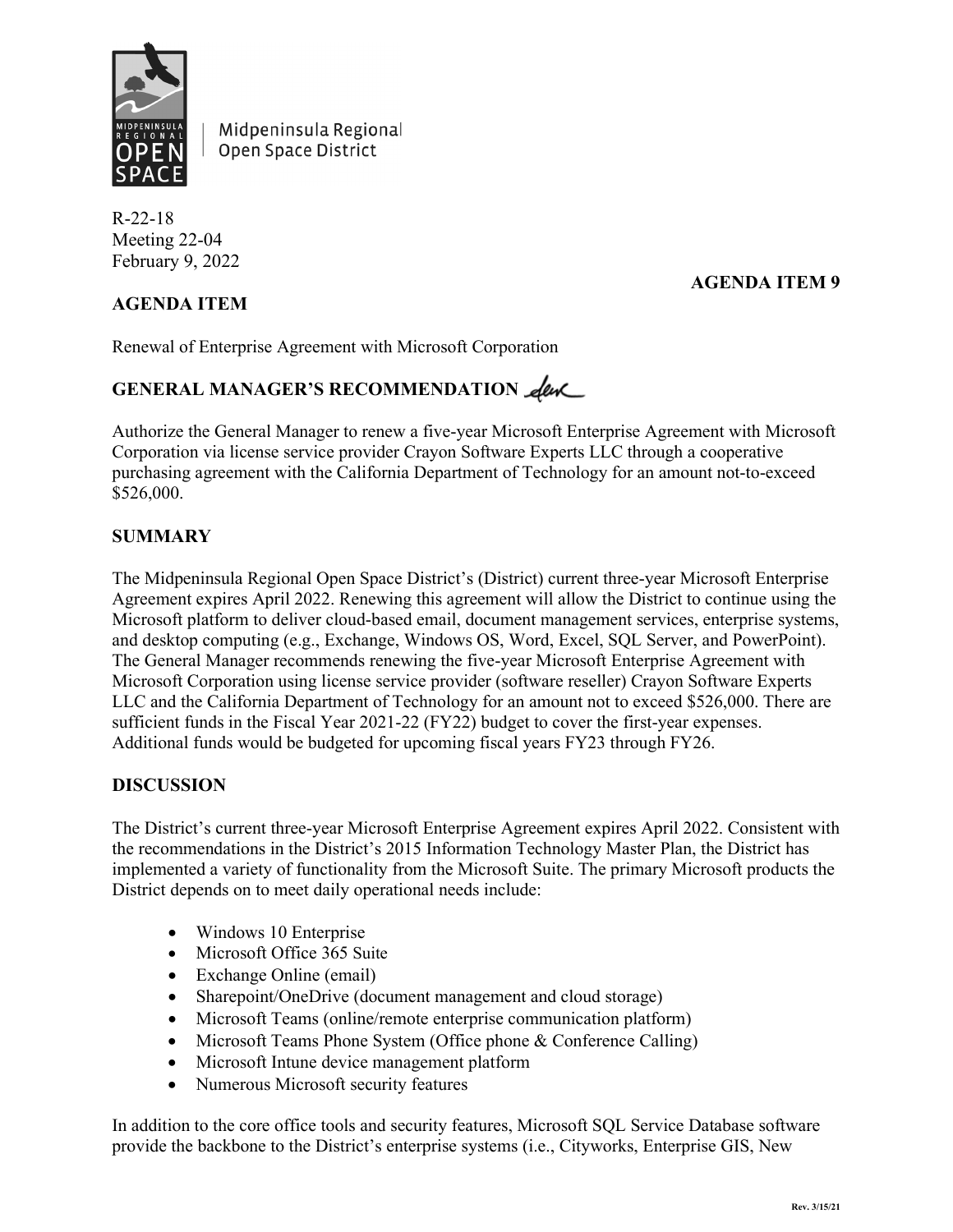World Systems) and to maintaining the on-premises servers. Renewing the Microsoft Enterprise Agreement will allow the District to meet critical computing needs, support business continuity, and provide organizational efficiencies.

The Microsoft Enterprise Agreement is a volume licensing agreement that allows the District to streamline the software ordering process. California Department of Technology (CDT) conducted a full procurement through a Request for Offer (RFO) process and awarded the contract for Microsoft Enterprise Agreement to software reseller Crayon Software Experts, LLC, negotiating pricing for five years. This contract and negotiated pricing are available to state and local agencies within California. Section IV.C of Board Purchasing Policy 3.03*, Public Contract Bidding, Vendor and Professional Consultant Selection, and Purchasing Policy* provides that the District may "join in cooperative purchasing agreements with other public agencies (e.g., the State of California, counties, cities, schools, or other special districts) to purchase goods or services at a price established by that agency through a competitive bidding process."

## **FISCAL IMPACT**

There are sufficient funds in the adopted FY22 budget to cover the cost of the recommendation in FY22. Funds for subsequent fiscal years would be recommended as part of future budgets during the annual Budget and Action Plan process. The discounted pricing negotiated by CDT includes a 40% overall discount for the first year and a 10% discount in year five.

| <b>Agreement Year</b> | <b>Fiscal Year</b> | Cost       |
|-----------------------|--------------------|------------|
| Year 1                | <b>FY22</b>        | $$15,000*$ |
| Year 2                | <b>FY23</b>        | \$118,000  |
| Year 3                | <b>FY24</b>        | \$118,000  |
| Year 4                | <b>FY25</b>        | \$133,000  |
| Year 5                | <b>FY26</b>        | \$142,000  |
|                       | <b>Total Costs</b> | \$526,000  |

\*Please note this is only for two months of services.

## **PRIOR BOARD AND COMMITTEE REVIEW**

On March 27, 2019, the Board of Directors approved the General Manager's recommendation to enter into a prior three-year agreement with Microsoft and CDW-G for services, including email, SharePoint, Windows 10, for a not-to-exceed amount of \$211,000. [\(R-19-34,](https://www.openspace.org/sites/default/files/20190327_Microsoft%20Enterprise%20License%20Renewal_R-19-34.pdf) [Meeting Minutes\)](https://www.openspace.org/sites/default/files/20190327_BOD_minutes_APPROVED.pdf). This agreement ends in April 2022.

## **PUBLIC NOTICE**

Public notice was provided as required by the Brown Act.

## **CEQA COMPLIANCE**

This item is not a project subject to the California Environmental Quality Act.